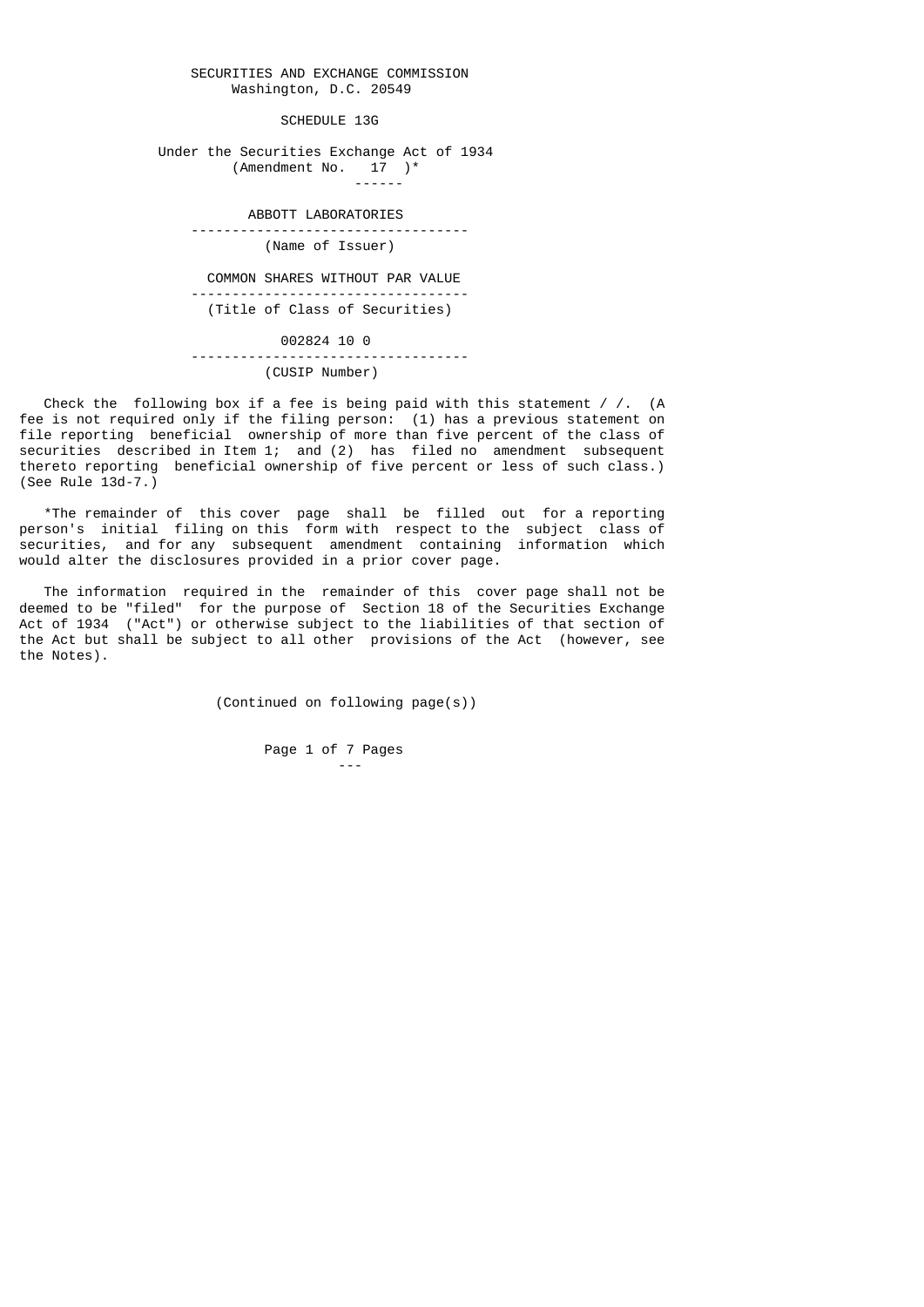| CUSIP No.                                                                              | 002824 10 0                                                           | 13G                                                                                                                    |                      | Page 2 of 7 Pages |  |  |
|----------------------------------------------------------------------------------------|-----------------------------------------------------------------------|------------------------------------------------------------------------------------------------------------------------|----------------------|-------------------|--|--|
|                                                                                        |                                                                       |                                                                                                                        |                      |                   |  |  |
| Person                                                                                 | I.R.S. Identification No. 36-6047554                                  | (1) Name of Reporting Person. S.S. or I.R.S. Identification No. of Above<br>Abbott Laboratories Stock Retirement Trust |                      |                   |  |  |
|                                                                                        |                                                                       |                                                                                                                        |                      |                   |  |  |
|                                                                                        | (2) Check the Appropriate Box if a Member<br>of a Group*<br>--------- |                                                                                                                        | (a) / /<br>$(b)$ /X/ |                   |  |  |
| (3) SEC Use Only                                                                       |                                                                       |                                                                                                                        |                      |                   |  |  |
|                                                                                        | (4) Citizenship or Place of Organization<br>Illinois                  |                                                                                                                        |                      |                   |  |  |
| Number of Shares<br>Beneficially<br>Owned by<br>Each Reporting<br>Person With          |                                                                       | (5) Sole Voting Power<br>0                                                                                             |                      |                   |  |  |
|                                                                                        |                                                                       | (6) Shared Voting Power<br>64, 166, 248                                                                                |                      |                   |  |  |
|                                                                                        |                                                                       | (7) Sole Dispositive Power<br>0<br><u>.</u>                                                                            |                      |                   |  |  |
|                                                                                        |                                                                       | (8) Shared Dispositive Power<br>64, 166, 248                                                                           |                      |                   |  |  |
|                                                                                        | 64, 166, 248                                                          | (9) Aggregate Amount Beneficially Owned by Each Reporting Person                                                       |                      |                   |  |  |
| <u>.</u><br>(10) Check Box if the Aggregate Amount in Row (9) Excludes Certain Shares* |                                                                       |                                                                                                                        |                      |                   |  |  |
| X                                                                                      |                                                                       |                                                                                                                        |                      |                   |  |  |
| 8.2%                                                                                   |                                                                       | $- - - - - - - -$<br>(11) Percent of Class Represented by Amount in Row (9)                                            | <u>.</u>             |                   |  |  |
| (12) Type of Reporting Person*<br>ЕP                                                   |                                                                       |                                                                                                                        |                      |                   |  |  |
|                                                                                        |                                                                       | *SEE INSTRUCTION BEFORE FILLING OUT!                                                                                   |                      |                   |  |  |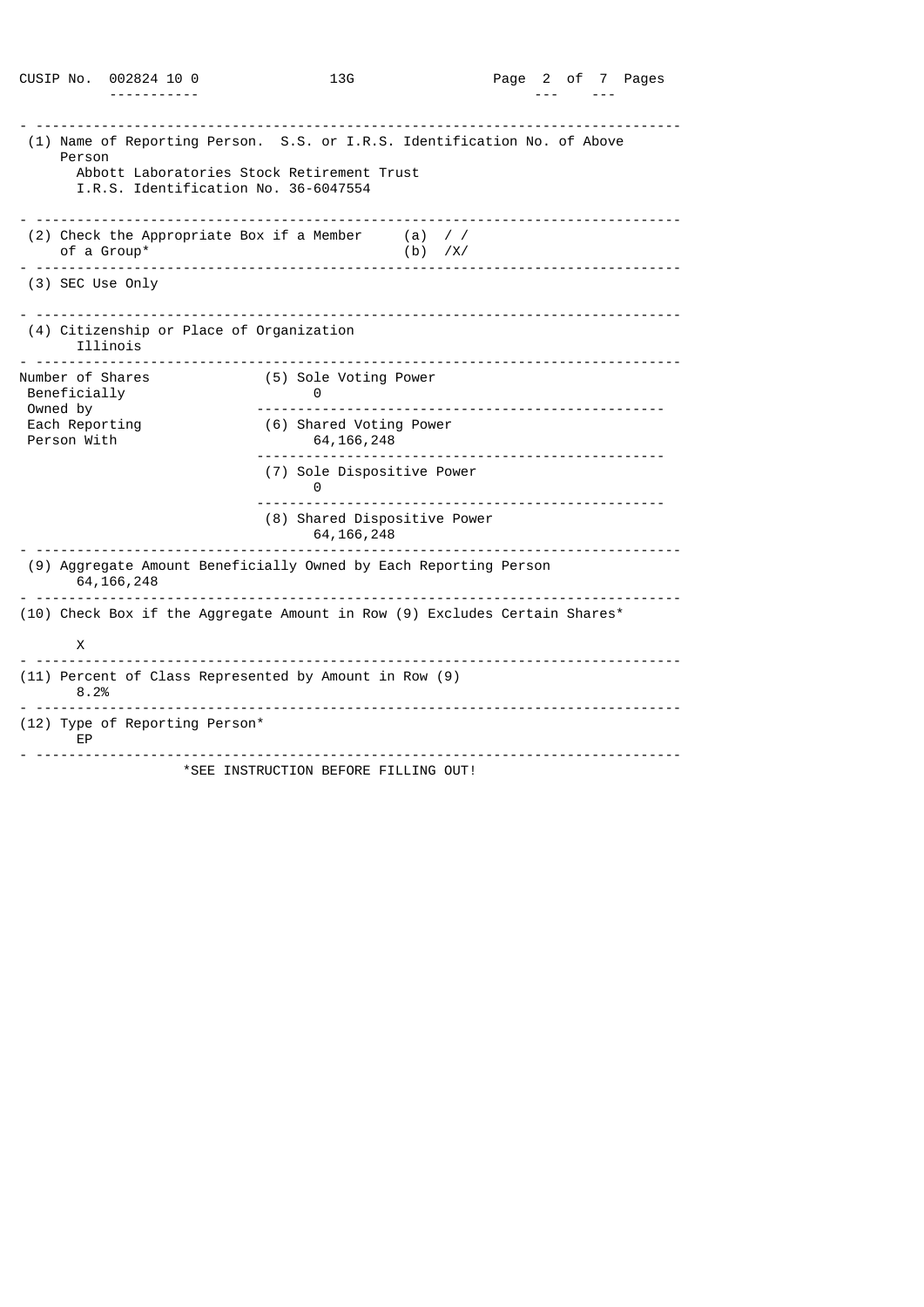|                                                                               | CUSIP No. 002824 10 0                                     | 13G                                                              |                  | Page 3 of 7 Pages                                                                                                                                        |
|-------------------------------------------------------------------------------|-----------------------------------------------------------|------------------------------------------------------------------|------------------|----------------------------------------------------------------------------------------------------------------------------------------------------------|
| Person                                                                        | Gary P. Coughlan<br>###-##-####                           |                                                                  |                  | (1) Name of Reporting Person. S.S. or I.R.S. Identification No. of Above                                                                                 |
| of a Group*                                                                   | (2) Check the Appropriate Box if a Member                 | -------------------------------- <sup>-</sup>                    | (a)<br>$(b)$ /X/ | $\prime$ /                                                                                                                                               |
| <u> - - - - - - - - -</u>                                                     | (3) SEC Use Only                                          |                                                                  |                  |                                                                                                                                                          |
|                                                                               | (4) Citizenship or Place of Organization<br>United States |                                                                  |                  |                                                                                                                                                          |
| Number of Shares<br>Beneficially<br>Owned by<br>Each Reporting<br>Person With |                                                           | (5) Sole Voting Power<br>direct                                  |                  | 66,504 shares - (Does not include shares<br>held in the Abbott<br>Laboratories Stock<br>Retirement Trust for the<br>benefit of the reporting<br>person.) |
|                                                                               |                                                           | (6) Shared Voting Power                                          |                  | 64, 166, 248 shares - as Trustee, Abbott<br>Laboratories Stock<br>Retirement Trust.                                                                      |
|                                                                               |                                                           | (7) Sole Dispositive Power<br>direct                             |                  | 66,504 shares (see note in 5 above)                                                                                                                      |
|                                                                               |                                                           | (8) Shared Dispositive Power<br>64, 166, 248                     |                  | as Trustee, Abbott<br>Laboratories Stock<br>Retirement Trust.                                                                                            |
|                                                                               | exercise of stock options.)                               | (9) Aggregate Amount Beneficially Owned by Each Reporting Person |                  | 64,366,970 (Total of $5 + 6 + 134$ , 218 shares - right to acquire by                                                                                    |
|                                                                               |                                                           |                                                                  |                  | (10) Check Box if the Aggregate Amount in Row (9) Excludes Certain Shares*                                                                               |
| 8.2%                                                                          |                                                           | (11) Percent of Class Represented by Amount in Row (9)           |                  |                                                                                                                                                          |
| ΙN                                                                            | (12) Type of Reporting Person*                            |                                                                  |                  |                                                                                                                                                          |
|                                                                               |                                                           | *SEE INSTRUCTION BEFORE FILLING OUT!                             |                  |                                                                                                                                                          |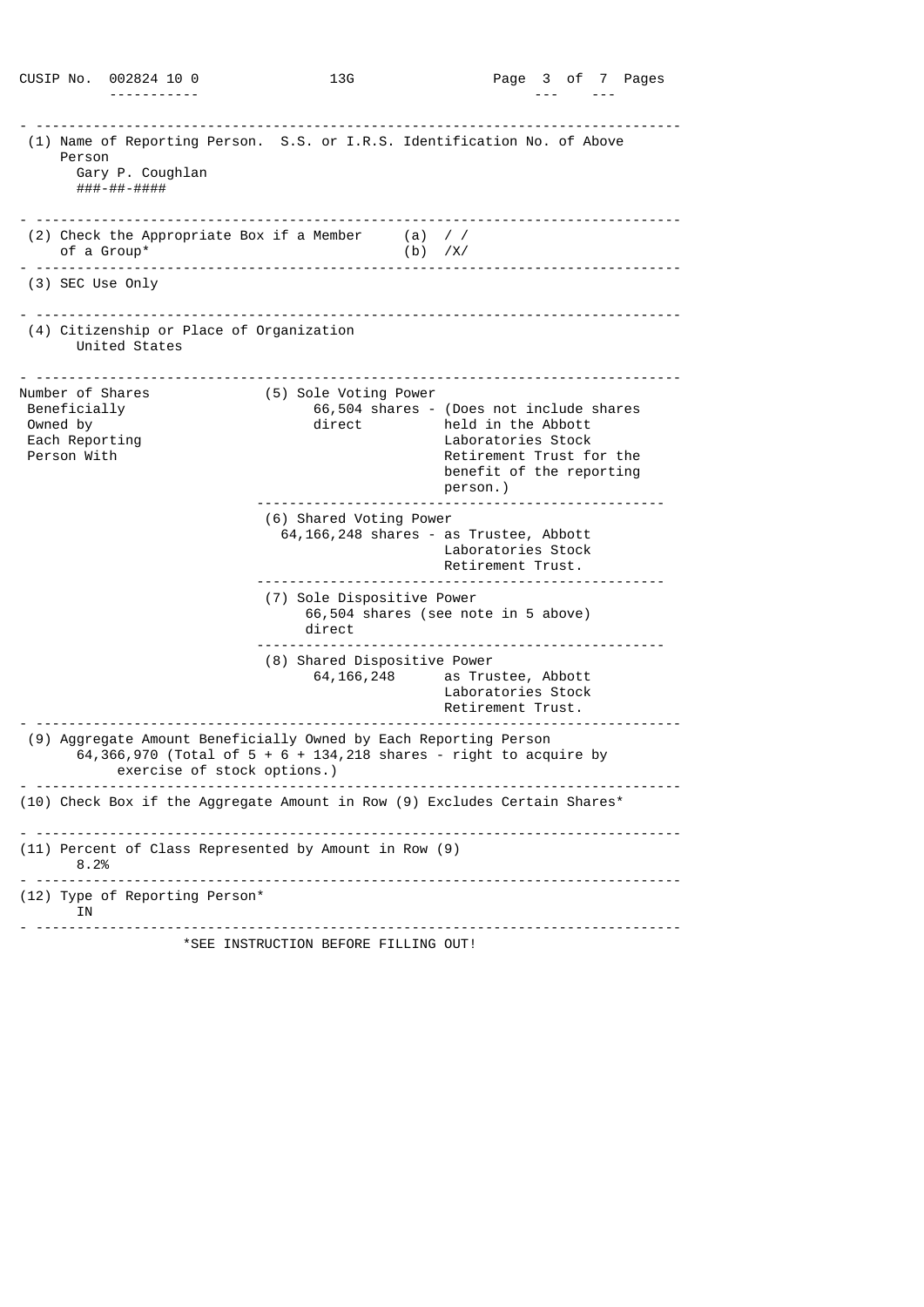|                                                                               |        | CUSIP No. 002824 10 0                                                                              | 13G                        |                         |           | Page 4 of 7 Pages                                                                                                                                        |
|-------------------------------------------------------------------------------|--------|----------------------------------------------------------------------------------------------------|----------------------------|-------------------------|-----------|----------------------------------------------------------------------------------------------------------------------------------------------------------|
|                                                                               |        |                                                                                                    |                            |                         |           |                                                                                                                                                          |
|                                                                               | Person | Thomas C. Freyman<br>###-##-####                                                                   |                            |                         |           | (1) Name of Reporting Person. S.S. or I.R.S. Identification No. of Above                                                                                 |
|                                                                               |        | (2) Check the Appropriate Box if a Member $(1)$ //<br>of a Group*<br>_____________________________ |                            |                         | $(b)$ /X/ |                                                                                                                                                          |
|                                                                               |        | (3) SEC Use Only                                                                                   |                            |                         |           |                                                                                                                                                          |
|                                                                               |        | (4) Citizenship or Place of Organization<br>United States                                          |                            |                         |           |                                                                                                                                                          |
| Number of Shares<br>Beneficially<br>Owned by<br>Each Reporting<br>Person With |        |                                                                                                    | direct                     | (5) Sole Voting Power   |           | 22,242 shares - (Does not include shares<br>held in the Abbott<br>Laboratories Stock<br>Retirement Trust for the<br>benefit of the reporting<br>person.) |
|                                                                               |        |                                                                                                    |                            | (6) Shared Voting Power |           | 64,166,248 shares - as Trustee, Abbott<br>Laboratories Stock<br>Retirement Trust.                                                                        |
|                                                                               |        |                                                                                                    | (7) Sole Dispositive Power |                         |           | 22,242 shares (see note 5 above)                                                                                                                         |
|                                                                               |        |                                                                                                    |                            | 64, 166, 248            |           | (8) Shared Dispositive Power<br>as Trustee, Abbott<br>Laboratories Stock<br>Retirement Trust.                                                            |
|                                                                               |        | (9) Aggregate Amount Beneficially Owned by Each Reporting Person<br>exercise of stock options.)    |                            |                         |           | 64, 218, 258 (Total of $5 + 6 + 29$ , 768 shares - right to acquire by                                                                                   |
|                                                                               |        |                                                                                                    |                            |                         |           | (10) Check Box if the Aggregate Amount in Row (9) Excludes Certain Shares*                                                                               |
|                                                                               | 8.2%   | (11) Percent of Class Represented by Amount in Row (9)                                             |                            |                         |           |                                                                                                                                                          |
|                                                                               | ΙN     | (12) Type of Reporting Person*                                                                     |                            |                         |           |                                                                                                                                                          |
|                                                                               |        | *SEE INSTRUCTION BEFORE FILLING OUT!                                                               |                            |                         |           |                                                                                                                                                          |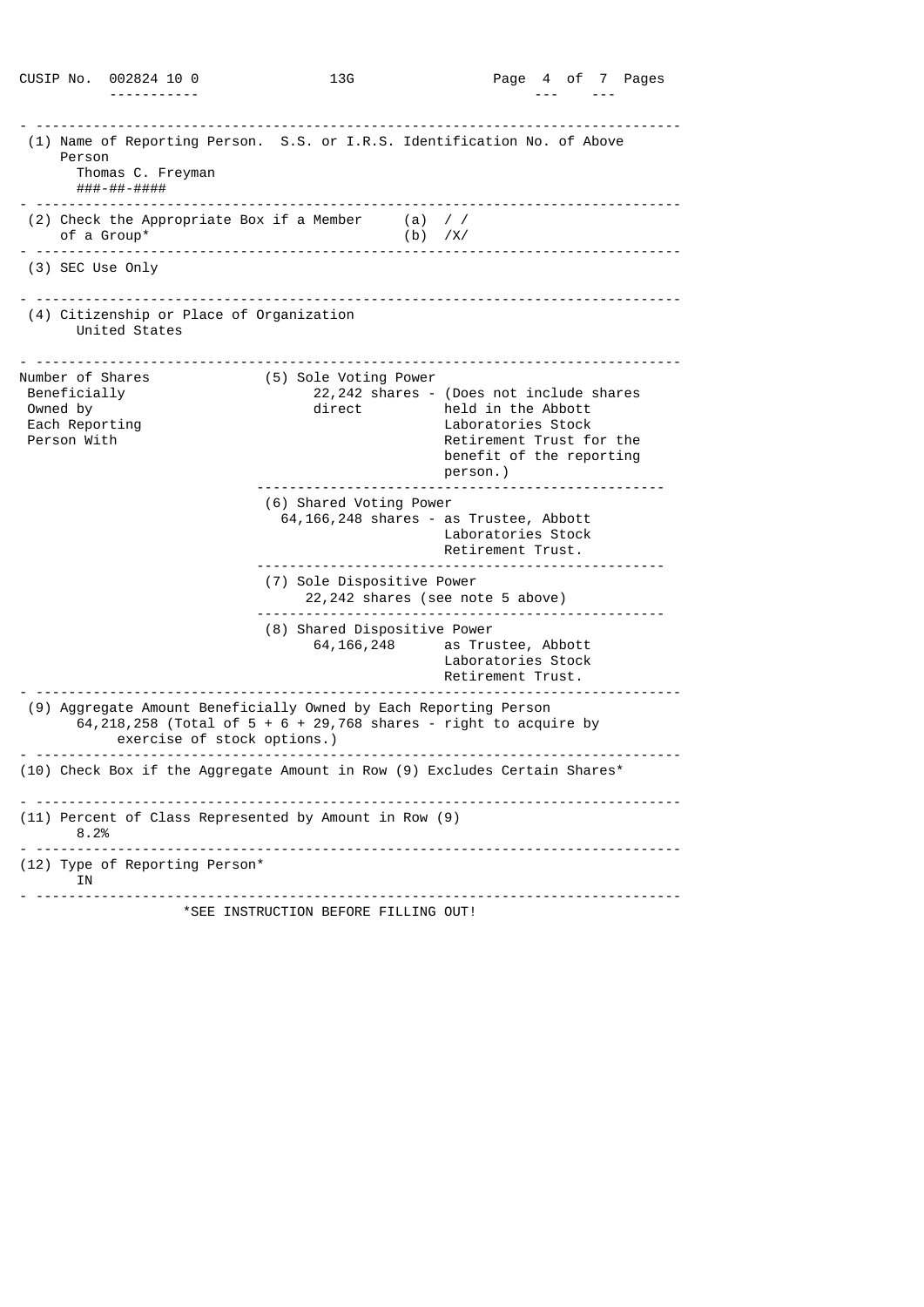|                                                                               | CUSIP No. 002824 10 0                                                                           | 13G                                  |           | Page 5 of 7 Pages                                                                                                                                        |
|-------------------------------------------------------------------------------|-------------------------------------------------------------------------------------------------|--------------------------------------|-----------|----------------------------------------------------------------------------------------------------------------------------------------------------------|
|                                                                               |                                                                                                 |                                      |           |                                                                                                                                                          |
| Person                                                                        | Ellen M. Walvoord<br>###-##-####                                                                |                                      |           | (1) Name of Reporting Person. S.S. or I.R.S. Identification No. of Above<br>.                                                                            |
| of a Group*                                                                   | (2) Check the Appropriate Box if a Member $(a)$ //                                              | ____________________________         | $(b)$ /X/ |                                                                                                                                                          |
|                                                                               | (3) SEC Use Only                                                                                |                                      |           |                                                                                                                                                          |
|                                                                               | (4) Citizenship or Place of Organization<br>United States                                       |                                      |           |                                                                                                                                                          |
| Number of Shares<br>Beneficially<br>Owned by<br>Each Reporting<br>Person With |                                                                                                 | (5) Sole Voting Power<br>direct      |           | 20,850 shares - (Does not include shares<br>held in the Abbott<br>Laboratories Stock<br>Retirement Trust for the<br>benefit of the reporting<br>person.) |
|                                                                               |                                                                                                 | (6) Shared Voting Power              |           | 64,166,248 shares - as Trustee, Abbott<br>Laboratories Stock<br>Retirement Trust.                                                                        |
|                                                                               |                                                                                                 | (7) Sole Dispositive Power           |           | 20,850 shares (see note in 5 above)                                                                                                                      |
|                                                                               |                                                                                                 | (8) Shared Dispositive Power         |           | 64, 166, 248 shares - as Trustee, Abbott<br>Laboratories Stock<br>Retirement Trust.                                                                      |
|                                                                               | (9) Aggregate Amount Beneficially Owned by Each Reporting Person<br>exercise of stock options.) |                                      |           | 64,226,970 (Total of $5 + 6 + 39,872$ shares - right to acquire by                                                                                       |
|                                                                               |                                                                                                 |                                      |           | (10) Check Box if the Aggregate Amount in Row (9) Excludes Certain Shares*                                                                               |
| 8.2%                                                                          | (11) Percent of Class Represented by Amount in Row (9)                                          |                                      |           |                                                                                                                                                          |
| ΙN                                                                            | (12) Type of Reporting Person*                                                                  |                                      |           |                                                                                                                                                          |
|                                                                               |                                                                                                 | *SEE INSTRUCTION BEFORE FILLING OUT! |           |                                                                                                                                                          |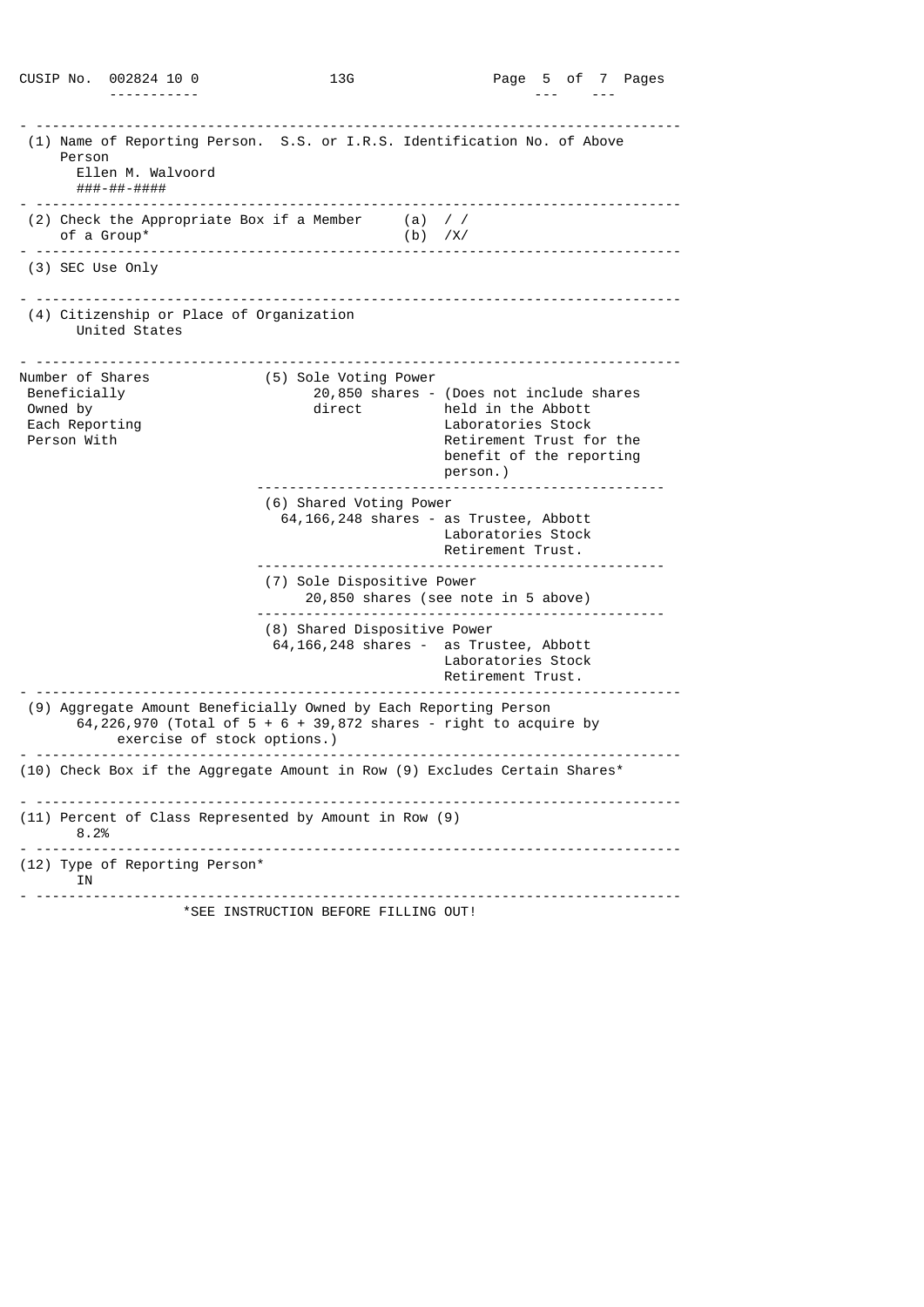- Item 1(a) Name of Issuer: Abbott Laboratories Item 1(b) Address of Issuer's Principal Executive Offices: 100 Abbott Park Road Abbott Park, Illinois 60064-3500 Item 2(a) Name of Persons Filing: Abbott Laboratories Stock Retirement Trust Gary P. Coughlan Thomas C. Freyman Ellen M. Walvoord Item 2(b) Address of Principal Business Office: 100 Abbott Park Road Abbott Park, Illinois 60064-3500 Item 2(c) Citizenship: Abbott Laboratories Stock Retirement Trust - Illinois. Gary P. Coughlan, Thomas C. Freyman, and Ellen M. Walvoord - United States Item 2(d) Title of Class of Securities: Common shares without par value Item 2(e) CUSIP Number: 002824 10 0 Item 3 If this statement is filed pursuant to Rules 13d-1(b) or 13d- 2(b), check whether the person filing is an: [x] Employee Benefit Plan, Pension Fund which is subject to the provisions of the Employee Retirement Income Security Act of .<br>1974. Item 4 Ownership (a) (see cover pages 2, 3,<br>(b) 4 and 5, Items 5 throu 4 and 5, Items 5 through  $(c)$  9 and 11.)
- Item 5. Ownership of Five Percent or Less of a Class

Not applicable.

Page 6 of 7 pages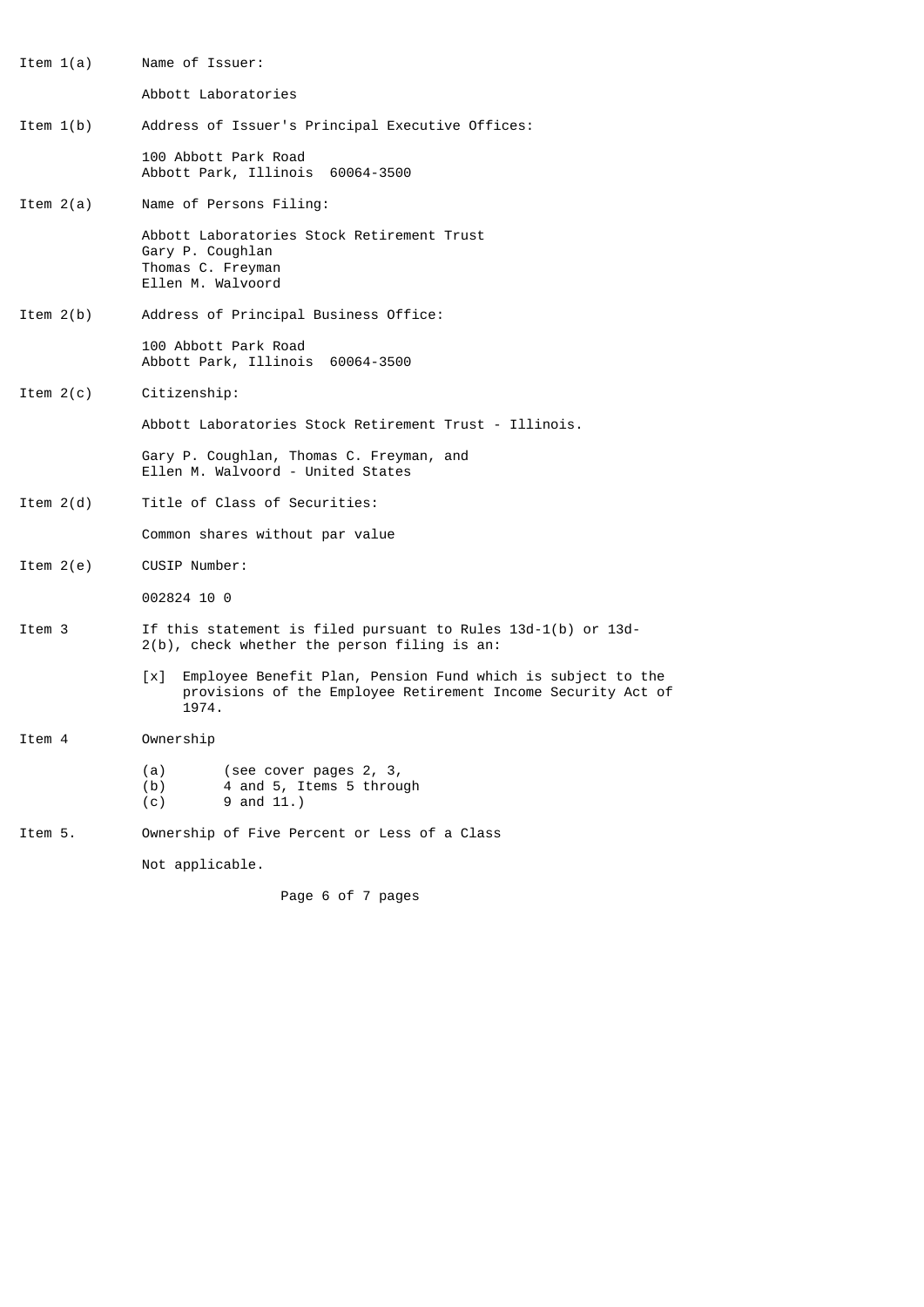- Item 6. Ownership of More than Five Percent on Behalf of Another Person. The shares owned by the Abbott Laboratories Stock Retirement Trust and the dividends thereon are held for the benefit of participants of the Abbott Laboratories Stock Retirement Plan pursuant to terms of that Plan and the Trust. The Abbott Laboratories Stock Retirement Plan is a qualified profit sharing
	- plan. As of December 31, 1995, there were 36,248 participants with share balances in the Plan.
- Item 7. Identification and Classification of the Subsidiary Which Acquired the Security Being Reported on by the Parent Holding Company.

Not applicable.

Item 8. Identification and Classification of Members of the Group.

Not applicable.

Item 9. Notice of Dissolution of Group.

Not applicable.

Item 10. Certification.

Not applicable.

# Signature

After reasonable inquiry and to the best of my knowledge and belief, I certify that the information set forth in this statement is true, complete and correct. This statement is filed on behalf of each individual listed below pursuant to their agreement.

February 9, 1996

| /s/ Gary P. Coughlan<br>Gary P. Coughlan                            | Date<br>ABBOTT LABORATORIES STOCK<br><b>RETIREMENT TRUST</b>                              |  |  |  |
|---------------------------------------------------------------------|-------------------------------------------------------------------------------------------|--|--|--|
| /s/ Thomas C. Freyman<br><u>_ _________________________________</u> |                                                                                           |  |  |  |
| Thomas C. Freyman                                                   |                                                                                           |  |  |  |
| /s/ Ellen M. Walvoord<br>Ellen M. Walvoord                          | /s/ Thomas C. Freyman                                                                     |  |  |  |
|                                                                     | Thomas C. Freyman, Chairman of<br>Trustees, Abbott Laboratories<br>Stock Retirement Trust |  |  |  |
|                                                                     |                                                                                           |  |  |  |

Page 7 of 7 pages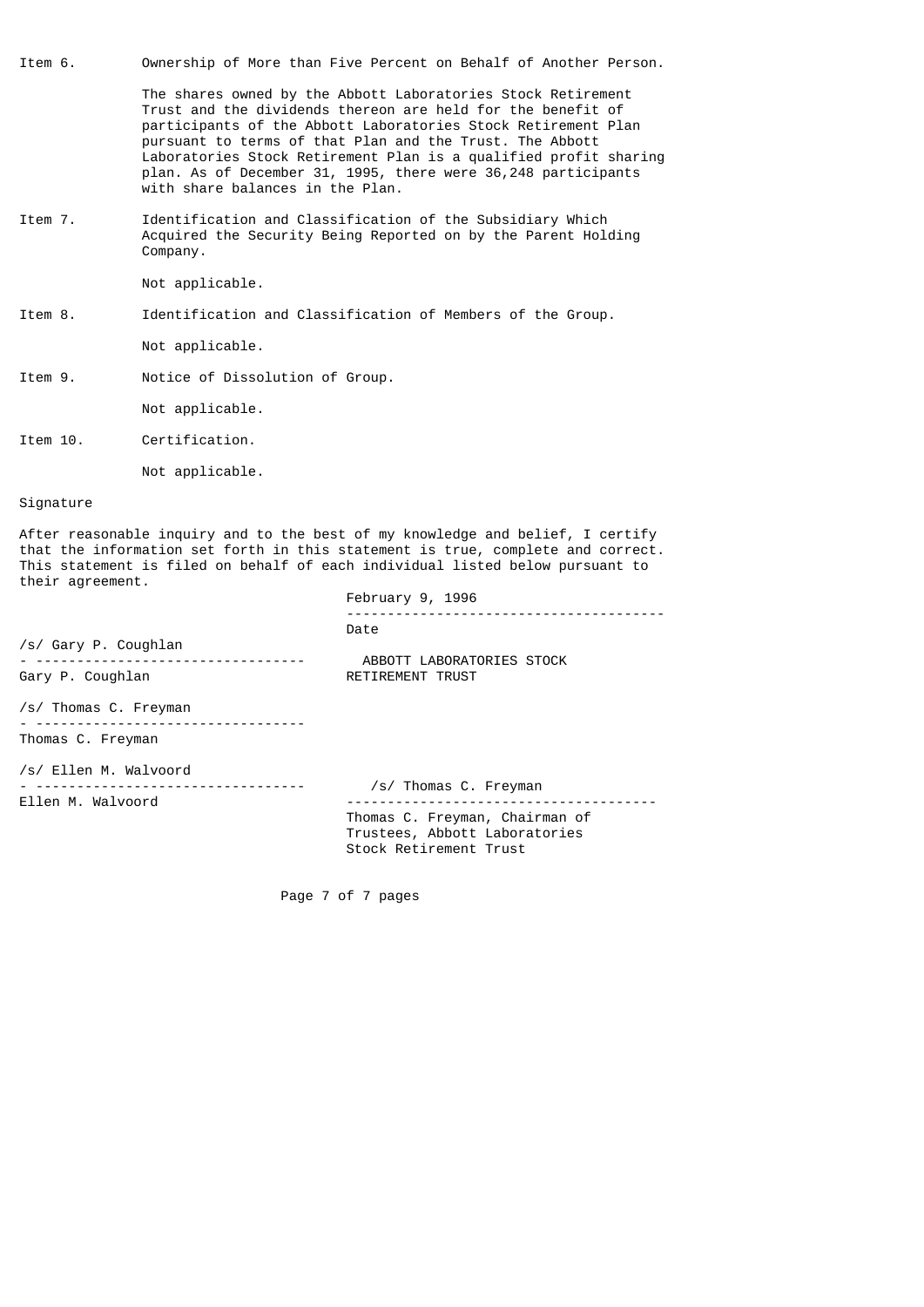### DISCLAIMER OF BENEFICIAL OWNERSHIP UNDER RULE 13d-4

The filing of Schedule 13G Amendment 17 on behalf of the Abbott Laboratories Stock Retirement Trust does not constitute an admission that the undersigned is, for purposes of Section 13(d) of the Securities and Exchange Act of 1934, the beneficial owner of any securities covered by the Schedule. Pursuant to Rule 13d-4 of the Act, the undersigned disclaims such ownership with respect to any shares listed therein of which he would not otherwise be deemed to be beneficial owner.

/s/ Gary P. Coughlan

---------------------------------------

Gary P. Coughlan

February 9, 1996

---------------------------------------

discussion of the contract of the contract of the Date of the Date of the United States of the United States o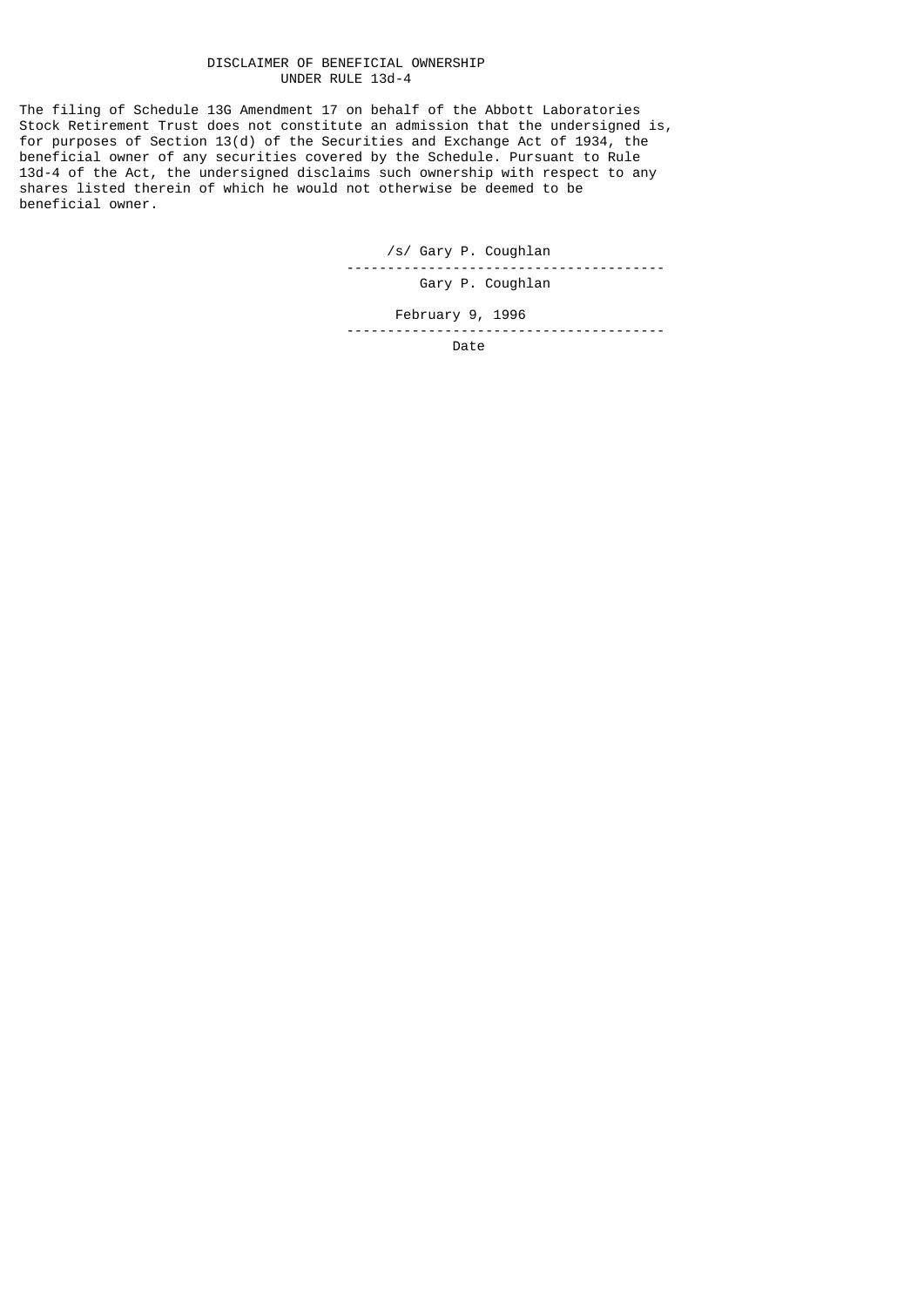## DISCLAIMER OF BENEFICIAL OWNERSHIP UNDER RULE 13d-4

The filing of Schedule 13G Amendment 17 on behalf of the Abbott Laboratories Stock Retirement Trust does not constitute an admission that the undersigned is, for purposes of Section 13(d) of the Securities and Exchange Act of 1934, the beneficial owner of any securities covered by the Schedule. Pursuant to Rule 13d-4 of the Act, the undersigned disclaims such ownership with respect to any shares listed therein of which he would not otherwise be deemed to be beneficial owner.

/s/ Thomas C. Freyman

 --------------------------------------- Thomas C. Freyman

 February 9, 1996 ---------------------------------------

discussion of the contract of the contract of the Date of the Date of the United States of the United States o